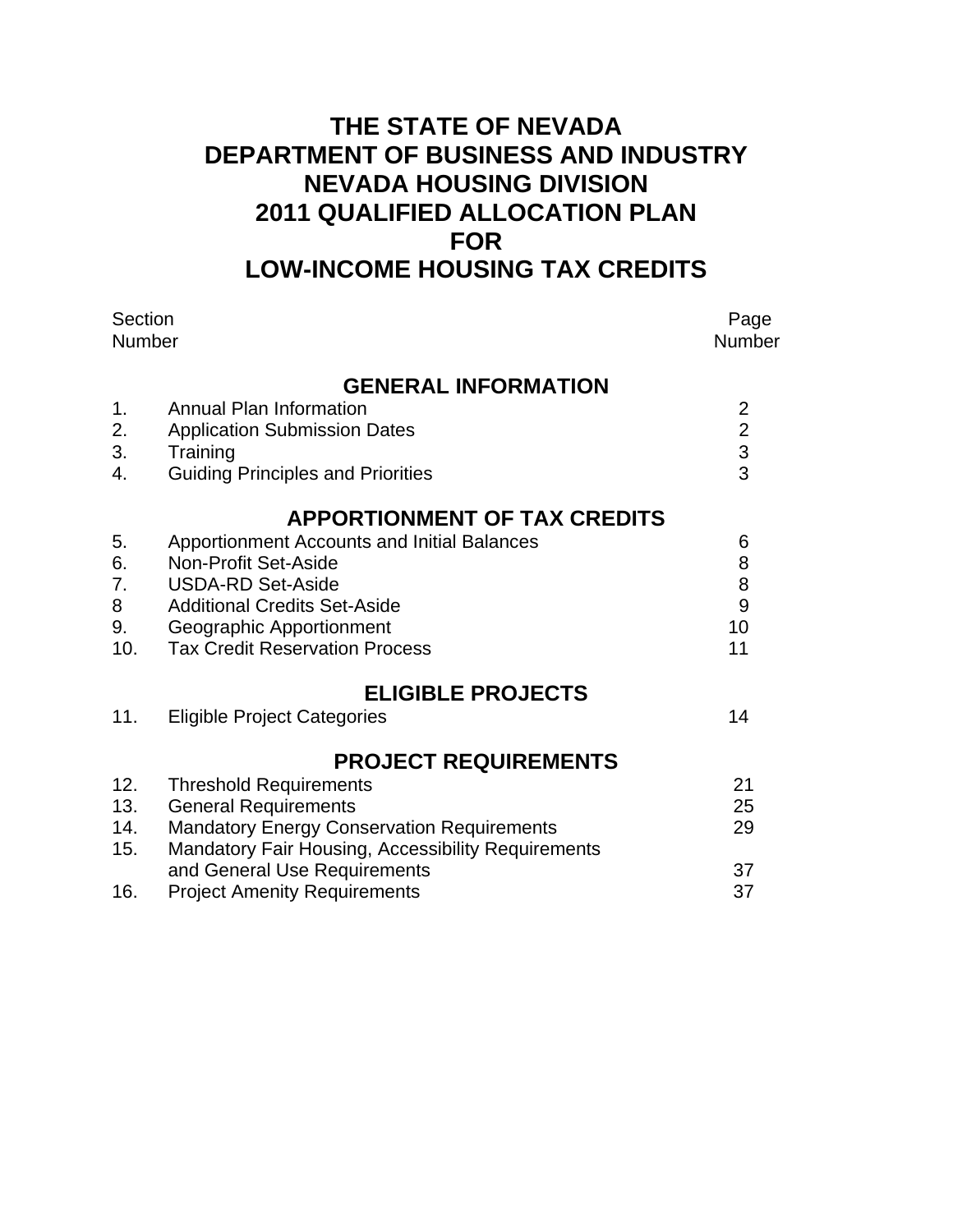| Section       | Page   |
|---------------|--------|
| <b>Number</b> | Number |

## **PROJECT SCORING**

| 17. | <b>Scoring Categories</b>                                | 40 |
|-----|----------------------------------------------------------|----|
| 18. | <b>Standard Scoring Factors</b>                          | 40 |
| 19. | <b>Project Location</b>                                  | 41 |
| 20. | <b>Project Readiness</b>                                 | 41 |
| 21. | <b>Additional Project Amenities</b>                      | 41 |
| 22. | Nevada Based Applicant                                   | 43 |
| 23. | Nevada Based Projects by an Out of State Based Applicant | 44 |
| 24. | <b>Affordability Period</b>                              | 44 |
| 25. | Water Efficiency of Landscape Design                     | 44 |
| 26. | <b>Historic Character</b>                                | 45 |
| 27. | <b>Smart Design</b>                                      | 45 |
| 28. | <b>Superior Project/Application Points</b>               | 46 |
| 29. | <b>Project Type Priorities</b>                           | 46 |
| 30. | <b>Special Scoring Factors</b>                           | 48 |
| 31. | Low Rent Targeting                                       | 49 |
| 32. | Low Income Targeting                                     | 49 |
| 33. | <b>Utility Allowance Paid</b>                            | 50 |
| 34. | <b>Supportive Services</b>                               | 50 |
| 35. | <b>Lowest Developer Fee</b>                              | 51 |
| 36. | <b>Lowest Contractor Fee</b>                             | 51 |
| 37. | Affordable Housing Incentive Preference                  | 52 |
| 38. | <b>Tie Breakers</b>                                      | 53 |